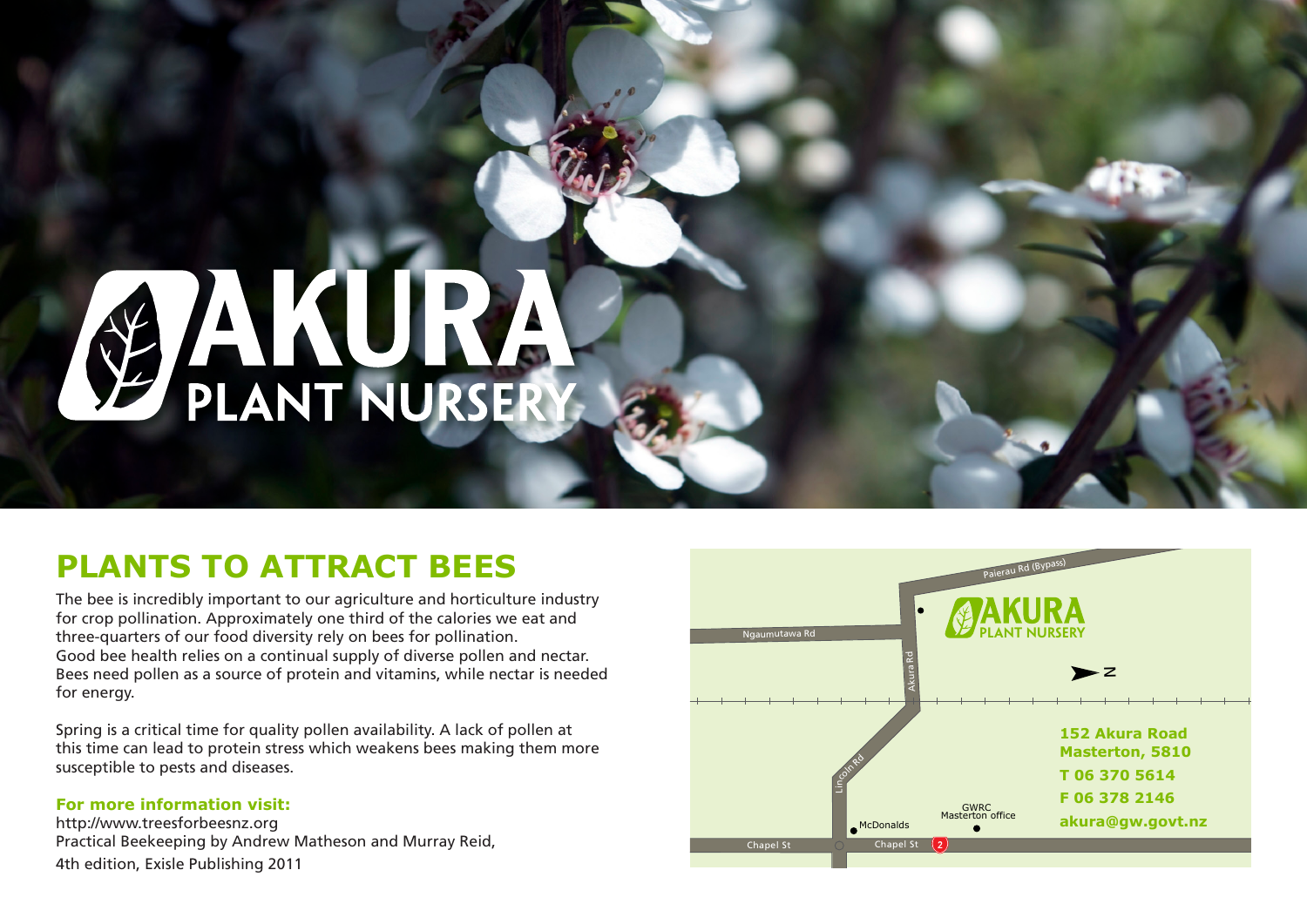#### **NATIVE**

|                        |                                    |                  |                               |                        | <b>WINTER</b> |     |     | <b>SPRING</b> |     |     | <b>SUMMER</b> |     |     | <b>AUTUMN</b> |     |     |
|------------------------|------------------------------------|------------------|-------------------------------|------------------------|---------------|-----|-----|---------------|-----|-----|---------------|-----|-----|---------------|-----|-----|
|                        |                                    | Height           | Value<br>for<br>pollen<br>(P) | Frost<br>tender<br>(T) | Jun           | Jul | Aug | Sept          | Oct | Nov | Dec           | Jan | Feb | Mar           | Apr | May |
| Alectryon excelsus     | Titoki                             | 10 <sub>m</sub>  |                               | T.                     |               |     |     |               |     |     |               |     |     |               |     |     |
| Aristotelia serrata    | Wineberry                          | 10 <sub>m</sub>  | P                             |                        |               |     |     |               |     |     |               |     |     |               |     |     |
| Arthropodium cirratum  | Rengarenga                         | 0.5 <sub>m</sub> |                               |                        |               |     |     |               |     |     |               |     |     |               |     |     |
| Carpodetus serratus    | Marbleleaf                         | 5 <sub>m</sub>   |                               |                        |               |     |     |               |     |     |               |     |     |               |     |     |
| Coprosma robusta       | Karamu                             | 3 <sub>m</sub>   | P                             |                        |               |     |     |               |     |     |               |     |     |               |     |     |
| Cordyline australis    | Cabbage tree                       | 10 m             | P                             |                        |               |     |     |               |     |     |               |     |     |               |     |     |
| Dianella nigra         | Turutu                             | 0.5 <sub>m</sub> |                               |                        |               |     |     |               |     |     |               |     |     |               |     |     |
| Dodonea viscosa        | Akeake                             | 7 <sub>m</sub>   |                               |                        |               |     |     |               |     |     |               |     |     |               |     |     |
| Grisilinia littoralis  | Mahimahi                           | 10 <sub>m</sub>  |                               |                        |               |     |     |               |     |     |               |     |     |               |     |     |
| Hebe stricta           | Koromiko                           | 2 <sub>m</sub>   |                               |                        |               |     |     |               |     |     |               |     |     |               |     |     |
| Hoheria angustifolia   | Hungere, narrow-leaved<br>lacebark | 6 m              | P                             |                        |               |     |     |               |     |     |               |     |     |               |     |     |
| Hoheria sexstylosa     | Houhere, long-leaved lacebark      | 6 m              |                               |                        |               |     |     |               |     |     |               |     |     |               |     |     |
| Knightia excelsa       | Rewarewa                           | 30 m             | P                             | T.                     |               |     |     |               |     |     |               |     |     |               |     |     |
| Kunzea ericoides       | Kanuka                             | 8 <sub>m</sub>   | P                             |                        |               |     |     |               |     |     |               |     |     |               |     |     |
| Leptospermum scoparum  | Manuka                             | 4 m              | P                             |                        |               |     |     |               |     |     |               |     |     |               |     |     |
| Lophomyrtus bullata    | Ramarama                           | 4 <sub>m</sub>   |                               |                        |               |     |     |               |     |     |               |     |     |               |     |     |
| Lophomyrtus obcordata  | Rohutu                             | 5 <sub>m</sub>   |                               |                        |               |     |     |               |     |     |               |     |     |               |     |     |
| Melicytus ramiflorus   | Whiteywood                         | 10 <sub>m</sub>  | P                             | T.                     |               |     |     |               |     |     |               |     |     |               |     |     |
| Metrosideros robusta   | Northern Rata                      | 25 m             | P                             |                        |               |     |     |               |     |     |               |     |     |               |     |     |
| Metrosideros umbellata | Southern Rata                      | 15 m             | P                             |                        |               |     |     |               |     |     |               |     |     |               |     |     |
| Myoporum laetum        | Ngaio                              | 7 <sub>m</sub>   |                               | T.                     |               |     |     |               |     |     |               |     |     |               |     |     |
| Olearia paniculata     | Akepiro                            | 4 m              |                               |                        |               |     |     |               |     |     |               |     |     |               |     |     |
| Phormium tenax         | Swamp flax                         | 2 <sub>m</sub>   | P                             |                        |               |     |     |               |     |     |               |     |     |               |     |     |
| Pittosporum eugenoides | Lemonwood                          | 9 <sub>m</sub>   | P                             |                        |               |     |     |               |     |     |               |     |     |               |     |     |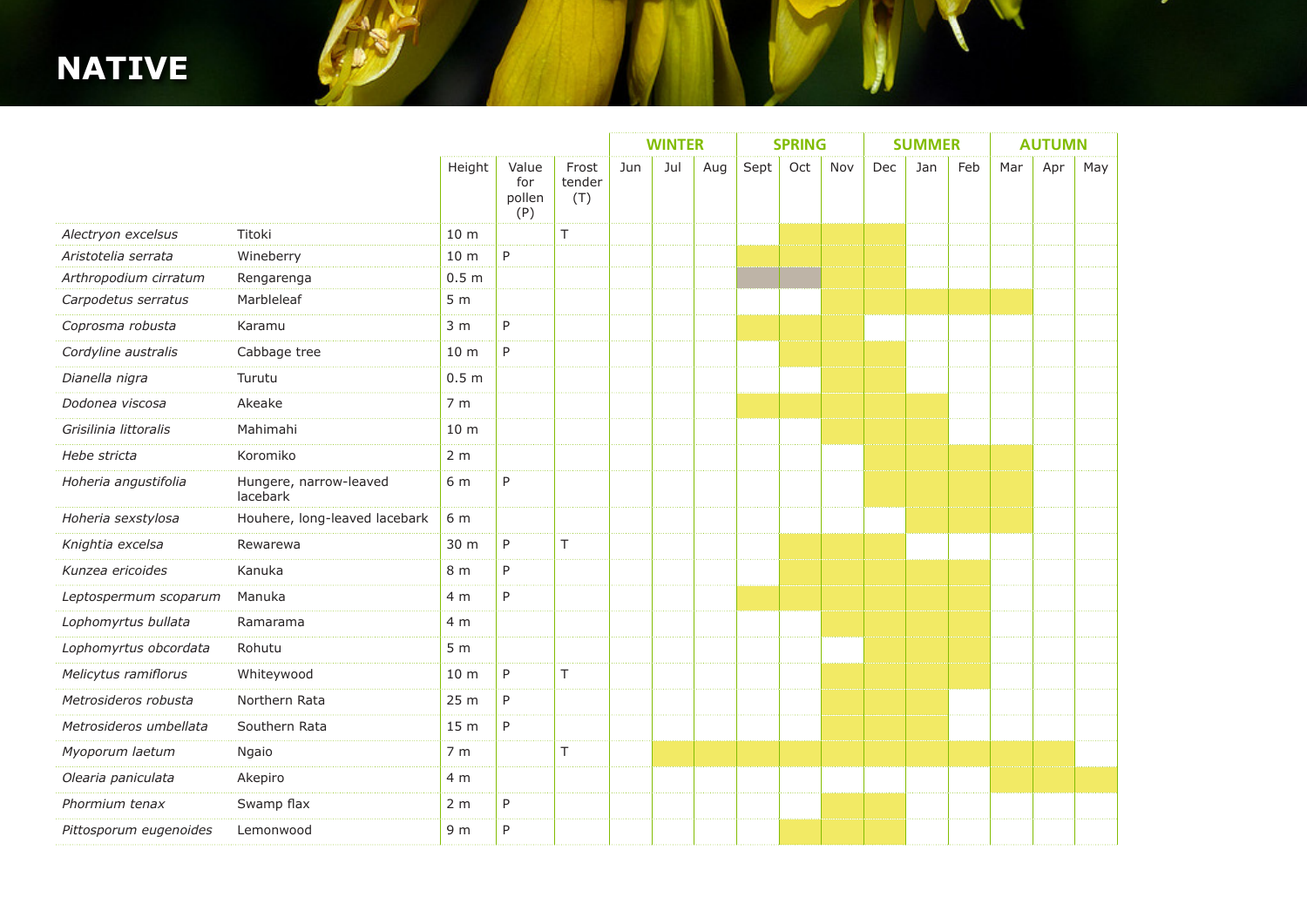## **NATIVE (CONTINUED)**

|                          |                      |                 |                               |                        | <b>WINTER</b> |     |     | <b>SPRING</b> |     |     | <b>SUMMER</b> |     |     | <b>AUTUMN</b> |     |     |
|--------------------------|----------------------|-----------------|-------------------------------|------------------------|---------------|-----|-----|---------------|-----|-----|---------------|-----|-----|---------------|-----|-----|
|                          |                      | Height          | Value<br>for<br>pollen<br>(P) | Frost<br>tender<br>(T) | Jun           | Jul | Aug | Sept          | Oct | Nov | Dec           | Jan | Feb | Mar           | Apr | May |
| Pittosporum ralphii      | Karo                 | 4 m             | P                             |                        |               |     |     |               |     |     |               |     |     |               |     |     |
| Pittosporum tenuifolium  | Kohuhu               | 6 m             | P                             |                        |               |     |     |               |     |     |               |     |     |               |     |     |
| Pittosporum umbellatum   | Haekaro              | 5 <sub>m</sub>  |                               |                        |               |     |     |               |     |     |               |     |     |               |     |     |
| Plagianthus divaricatus  | Saltmarsh ribbonwood | 2 <sub>m</sub>  |                               |                        |               |     |     |               |     |     |               |     |     |               |     |     |
| Plagianthus regius       | Ribbonwood           | 9 m             |                               |                        |               |     |     |               |     |     |               |     |     |               |     |     |
| Pseudopanax arboreus     | Five-finger          | 6 m             | P                             |                        |               |     |     |               |     |     |               |     |     |               |     |     |
| Pseudopanax crassifolius | Lancewood            | 12 <sub>m</sub> | P                             |                        |               |     |     |               |     |     |               |     |     |               |     |     |
| Sophora microphylla      | Kowhai               | 7 m             | P                             |                        |               |     |     |               |     |     |               |     |     |               |     |     |
| Sophora tetraptera       | North island kowhai  | 8 m             | P                             |                        |               |     |     |               |     |     |               |     |     |               |     |     |